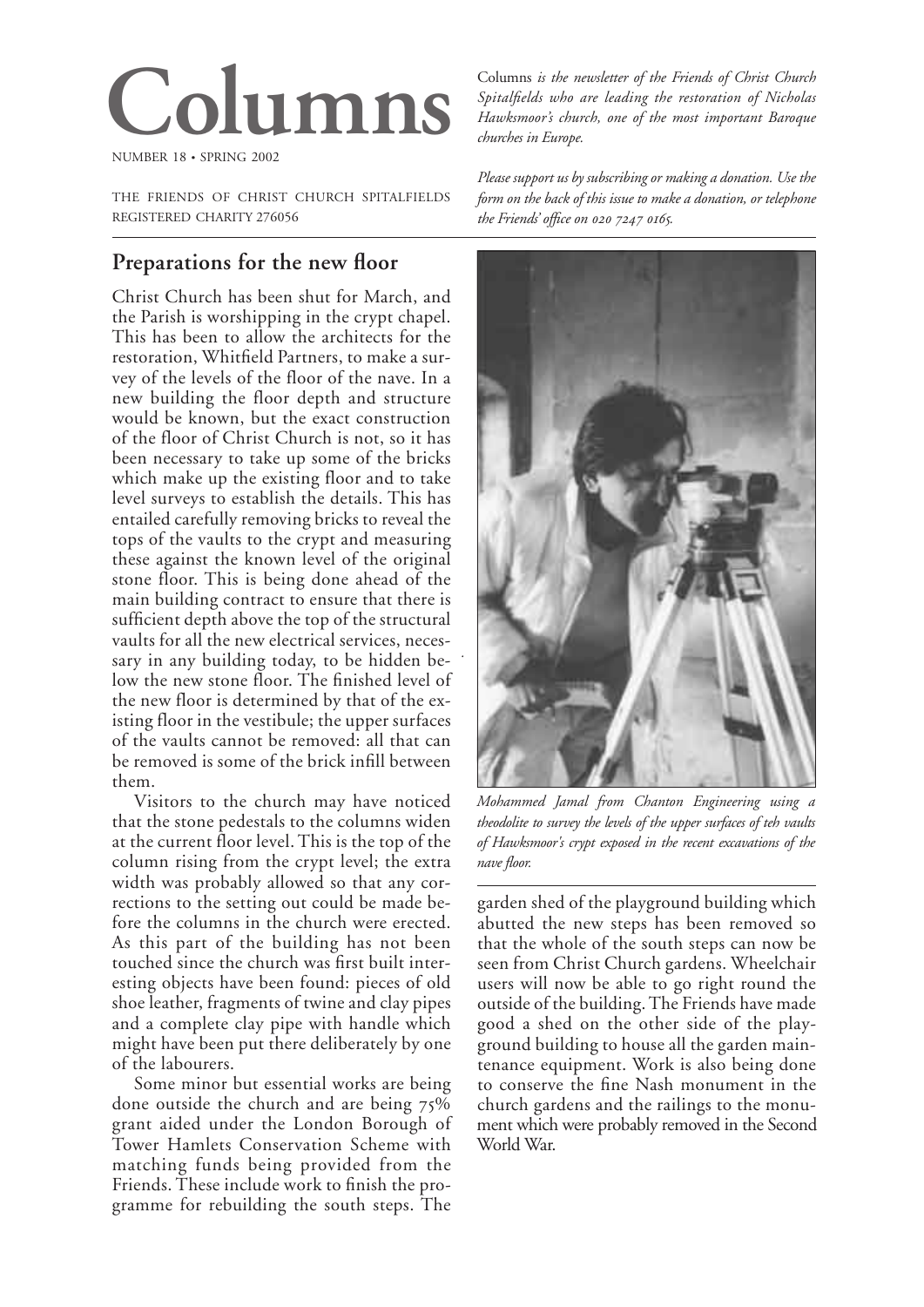

# **Arts Minister at Christ Church**

Baroness Blackstone, the Arts Minister, chose Christ Church as the location for the launch of a new government initiative. This grant scheme will reduce the VAT on repair to places of worship. The grant scheme is non denominational and will affect listed buildings used as places of worship by all faiths. It means that organisations will be able to claim back 12.5% of the VAT spent on repair works to these buildings. Until the scheme has been running for a while, it remains to be seen how quickly applications will be processed and the effect that this will have on an organisation's cash flow, as the client will have first to pay the full  $17.5\%$  and then reclaim the difference.

# **All change**

The Friends held a campaign appealing for foreign coins that were to become obsolete with the change to the Euro. Many people contributed and the Friends would like to thank all those who did, especially law firms Herbert Smith and Ashurst Morris Crisp who held their own internal campaigns on behalf of the restoration, and Spitalfields Organics and the Market Coffee House who kindly acted as collection points for people's coins.

*Eric Elstob writes*: Christ Church, Hawksmoor's amazing edicifice in Spitalfields on the north east edge of the city, has received over  $\pounds$ 2,000 towards its restoration in coins of the old European currencies, and all the short change which lay in people's desk drawers after their holidays. The coins weighed over 3 stone (or  $18$  kilograms for those who prefer metric). Counting them was a study in twentieth century monetary and political history. There were some old pennies, big and solid with a king's mistress as Britannia, and which lasted as legal tender for over 300 years, as well as the short-lived new half pence which replaced them, a tiddly-wink

*The Rt Hon Paul Boateng, MP, Financial Secretary to the Treasury, Rt Rev and Rt Hon Dr Richard Chartres, Bishop of London and Patron of the Friends of Christ Church Spitalfields, and Rt Hon Baroness Blackstone, Arts Minister.*

Christ Church stands to benefit by approximately  $£$  150,000 on the work to the interior. This is a smaller amount than our readers might have envisaged. This is because much of the work on the inside of the building, for example the floor and heating, is already zero-rated. Unfortunately, it seems that there are no plans at present to reduce the VAT liability on the professional fees. As no responsible restoration work can be done without architects and engineers this would be an area that could be of immense further benefit.

which lasted just over three. Inevitably there were several bank notes which had gone stale; but more surprising was the number of governments which had dishonoured their specie, the old French ten franc coins and the Spanish 100 pesetas were the most common examples. The time-honoured method of reneging on a currency by inflation has been replaced by fiat. Inflation had certainly taken its toll: Belgian 50 centimes, Portuguese 50 cents, Italian 10 liras were among the victims.

The most memorable coin I found was a French franc piece in mint condition struck in silver and dated 1916. Some young soldier must have had it in his trouser pocket when he came home on leave from the Western front. One hopes, with no great confidence, that the lad survived. Today the coin itself is worth 2 centimes.

The Second World War produced its own currencies, like I and Io franc coins in aluminium bearing the title 'Etat Français', minted by the Vichy government but still in circulation long after the war ended. There were two Dutch coins minted under the occupation, titled only 'Nederlands'with a fine *art deco* sailing ship on the obverse; no queen's head for she was in exile in London.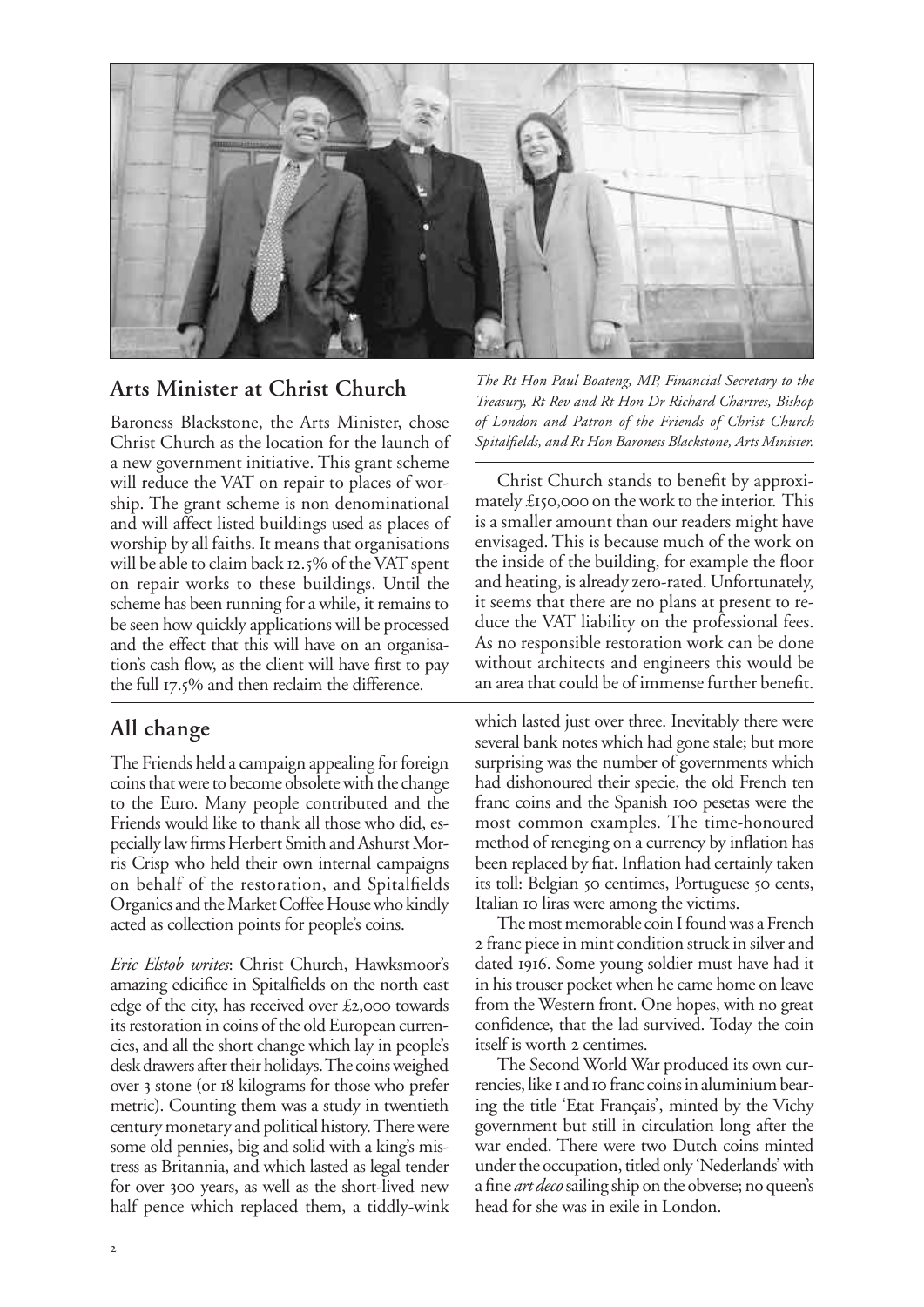Coins came from exotic corners of the globe, a p from the Falkland Islands, diverse dollars from Central Africa and, a sure sign of the liberation of Eastern Europe, forints from Hungary, crowns from Bohemia. Zloties from Poland, both the old currencies destroyed by the communist inflation, when there were no goods to buy so prices appeared not to move, and the new sounder currencies of open markets. Coins do indeed reflect their countries. It will be sad to lose the prettiest, those Irish coins with the harp on the obverse and different animals on the reverse. The dour Swiss francs will be with us for some years yet. The new Euro looks surprisingly like the German mark, even if it is worth twice as much.

Changing the coins has been entertaining. Each country seems to have had different rules; even using the old currency was difficult. The young Frenchman whom I paid for a tank of petrol with French coins did not take kindly to 'toute cette ordure'. Putting my bag through the X-ray machine at Heathrow sent the alarm off the scale and left me with some explaining. At the local banks, however, when I explained that it was all for charity, cashiers were tolerant, as were even those behind me in the queue. So it is good to know that some of M Zero has gone to a specific good cause, rather than to general deflation by getting lost.

## **Thank you**

The campaign to restore Christ Church relies on the support of many people. We would like to thank Ashurst Morris Crisp for printing this issue of *Columns* and for other printed material. We are also grateful for the help with printing from Herbert Smith.

We would like to thank those who come and help both in the office and at special events. We are particularly grateful to Fiona Ligonnet and Christopher Woodward who provide reliable and regular back up in the office throughout the year.

# **Back up**

The Friends Office is run with a small number of staff in order to keep our overhead costs to a minimum. We need volunteers for work in the office, which might include help with the mailings, and also at our special events. Please contact us if you would like to become involved. If you or your business could help with postage facilities this would help enormously with our mailings.

Please contact the Friends office by telephoning: 020 7247 0165.

# **Recent gifts**

The Friends are grateful to the many individuals and organisations who are giving with such generosity to the Restoration Appeal. We value donations large and small. We would like to thank the following for their recent donations, and those who prefer to remain anonymous.

#### Gifts of between £50 and £100 Dilettanti

Brian Cleave (*in memory of his great-grandparents, Lecore, who were married in Christ Church in the 1870s*) Christopher Hardy Mrs L P Heller Mr & Mrs Lawrance Hurst Michael Manser\* Harry Mathews' Nicholas Monck Mr Mark Revelle Ms Diana Reynell Dr C Tadgell Mr Roderick Thomson Mrs Donna Vinter

**Gifts of £** Anon John M Clay T F Jackson Mrs Diedre Munro Mrs Pauline Pinder R Pryor

R Prescott

#### Gifts of between £150 and £200 Anon Martin Bagrosky Mr & Mrs Andrew Barker Mr & Mrs W B Harris

**Gifts of £** Ashurst Morris Crisp G A Collens Fergus Partnership Consulting Inc Mrs Jacqueline Linsley

\*for the Richard Bridge Organ Appeal

# **Dates for your diary**

The next **Bus Tour of Hawksmoor's London Churches** will be on September 14 2002. The guide will be William Palin, Assistant Curator at Sir John Soane's Museum. To book, use the form enclosed with this issue of *Columns* or contact the Friends' office for details and booking form.

The 2002 Spitalfields Festival will take place between June 10 and 28 and welcomes old friends and new for three weeks of music. For information: Telephone: 020 7377 0287 Festival Hotline: 020 7377 1362 E-mail: info@spitalfieldsfestival.org.uk Web site: www.spitalfieldsfestival.org.uk